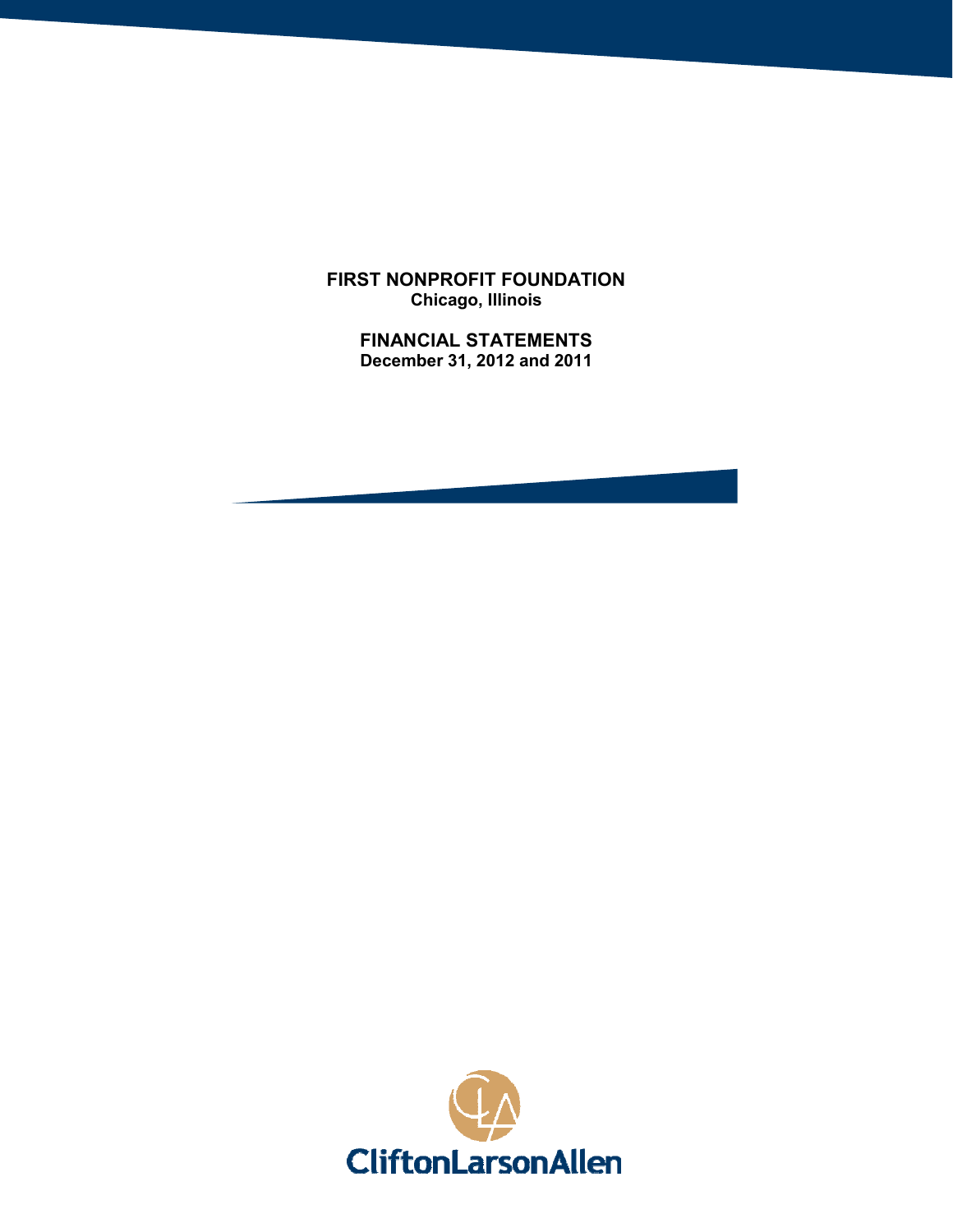# **TABLE OF CONTENTS**

# **PAGE**

|--|--|--|

# **FINANCIAL STATEMENTS**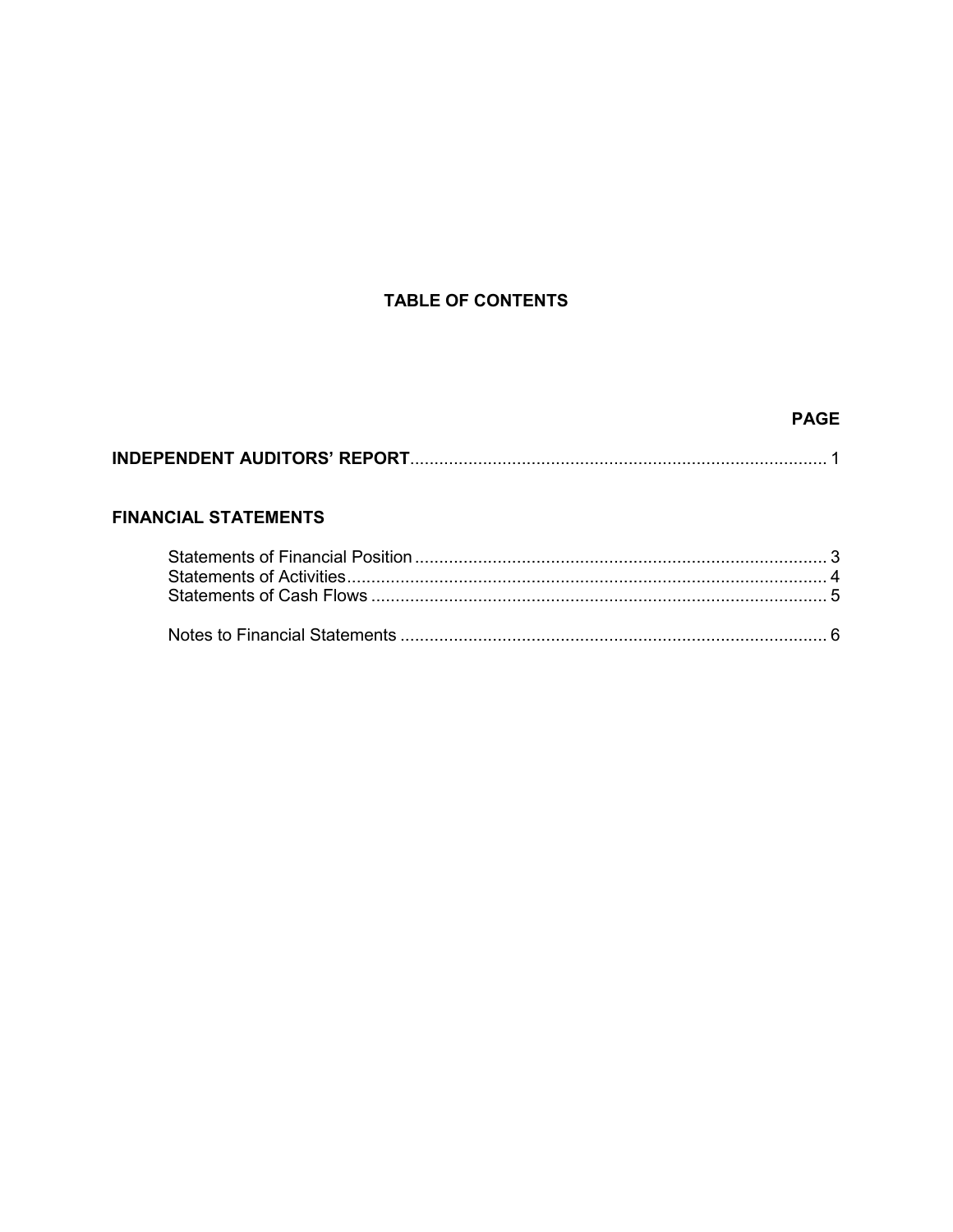

CliftonLarsonAllen LLP www.cliftonlarsonallen.com

# **INDEPENDENT AUDITORS' REPORT**

Board of Directors First Nonprofit Foundation Chicago, Illinois

We have audited the accompanying financial statements of First Nonprofit Foundation (an Illinois not-for-profit organization) (the "Foundation"), which comprise the statements of financial position as of December 31, 2012 and 2011, and the related statements of activities and cash flows for the years then ended, and the related notes to the financial statements.

## *Management's Responsibility for the Financial Statements*

Management is responsible for the preparation and fair presentation of these financial statements in accordance with accounting principles generally accepted in the United States of America; this includes the design, implementation, and maintenance of internal control relevant to the preparation and fair presentation of financial statements that are free from material misstatement, whether due to fraud or error.

### *Auditors' Responsibility*

Our responsibility is to express an opinion on these financial statements based on our audits. We conducted our audits in accordance with auditing standards generally accepted in the United States of America. Those standards require that we plan and perform the audit to obtain reasonable assurance about whether the financial statements are free from material misstatement.

An audit involves performing procedures to obtain audit evidence about the amounts and disclosures in the financial statements. The procedures selected depend on the auditors' judgment, including the assessment of the risks of material misstatement of the financial statements, whether due to fraud or error. In making those risk assessments, the auditor considers internal control relevant to the entity's preparation and fair presentation of the financial statements in order to design audit procedures that are appropriate in the circumstances, but not for the purpose of expressing an opinion on the effectiveness of the entity's internal control. Accordingly, we express no such opinion. An audit also includes evaluating the appropriateness of accounting policies used and the reasonableness of significant accounting estimates made by management, as well as evaluating the overall presentation of the financial statements.

We believe that the audit evidence we have obtained is sufficient and appropriate to provide a basis for our audit opinion.

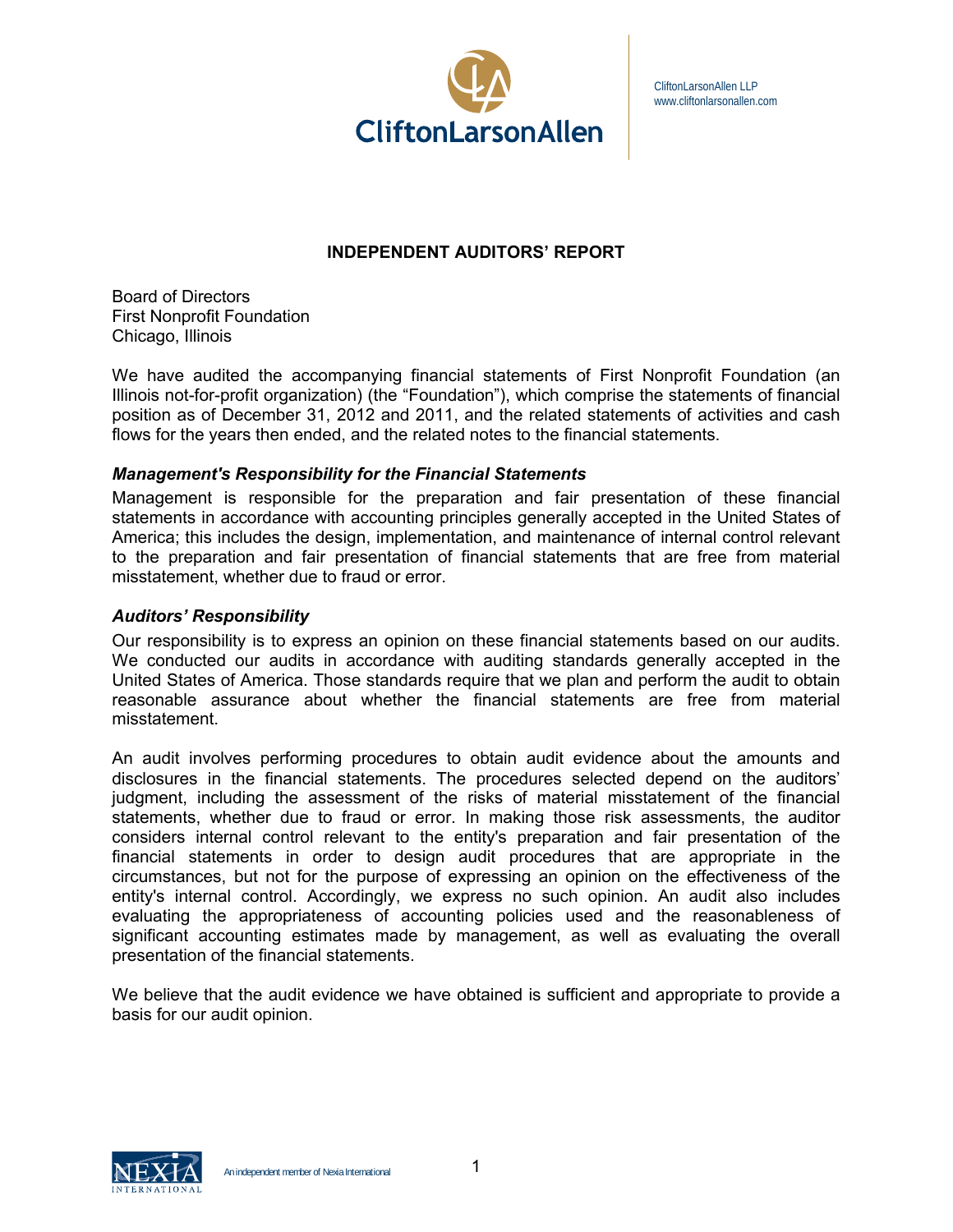# *Opinion*

In our opinion, the financial statements referred to above present fairly, in all material respects, the financial position of the Foundation as of December 31, 2012 and 2011, and the changes in its net assets and its cash flows for the years then ended in accordance with accounting principles generally accepted in the United States of America.

Vifton Larson Allen LLP

**CliftonLarsonAllen LLP**

Oak Brook, Illinois March 29, 2013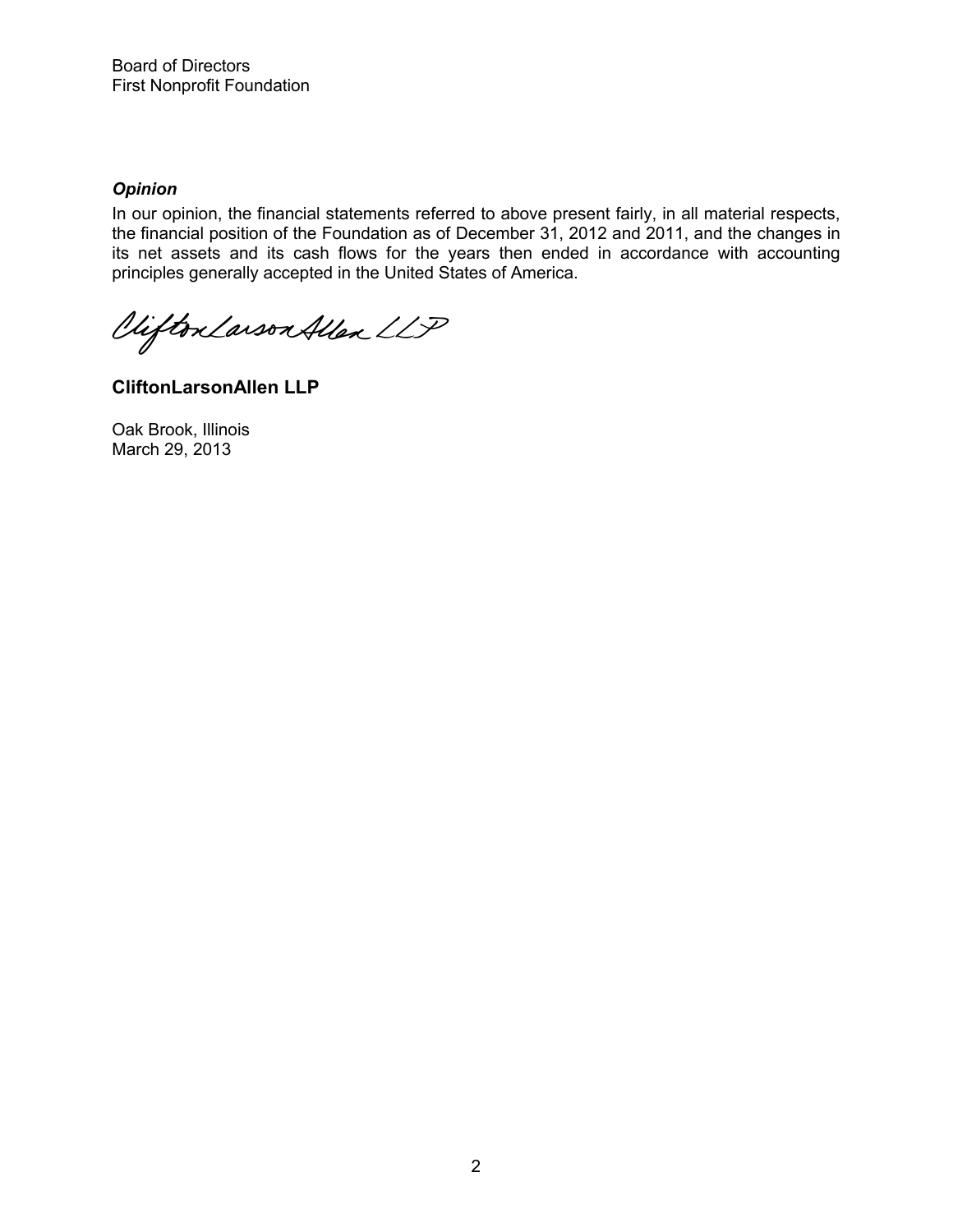# **FIRST NONPROFIT FOUNDATION STATEMENTS OF FINANCIAL POSITION December 31, 2012 and 2011**

# **ASSETS**

|                                                                     |                 | 2012                        |    | <u>2011</u>                  |  |  |
|---------------------------------------------------------------------|-----------------|-----------------------------|----|------------------------------|--|--|
| Cash and cash equivalents<br>Investments<br>Contribution receivable | \$              | 582,940<br>956,800<br>2,700 | \$ | 868,582<br>729,914<br>16,124 |  |  |
| <b>TOTAL ASSETS</b>                                                 | 1,542,440<br>\$ |                             |    |                              |  |  |
| <b>LIABILITIES AND NET ASSETS</b>                                   |                 |                             |    |                              |  |  |
| <b>LIABILITIES</b>                                                  |                 |                             |    |                              |  |  |
| Accounts payable and accrued liabilities                            | \$              | 13,122                      | \$ | 13,865                       |  |  |
| <b>NET ASSETS</b>                                                   |                 |                             |    |                              |  |  |
| Unrestricted:<br>Undesignated<br>Board-designated                   |                 | 1,499,318<br>30,000         |    | 1,570,755<br>30,000          |  |  |
| Total unrestricted net assets                                       |                 | 1,529,318                   |    | 1,600,755                    |  |  |
| <b>TOTAL LIABILITIES AND NET ASSETS</b>                             | \$              | 1,542,440                   |    | \$1,614,620                  |  |  |

The accompanying notes are an integral part of the financial statements.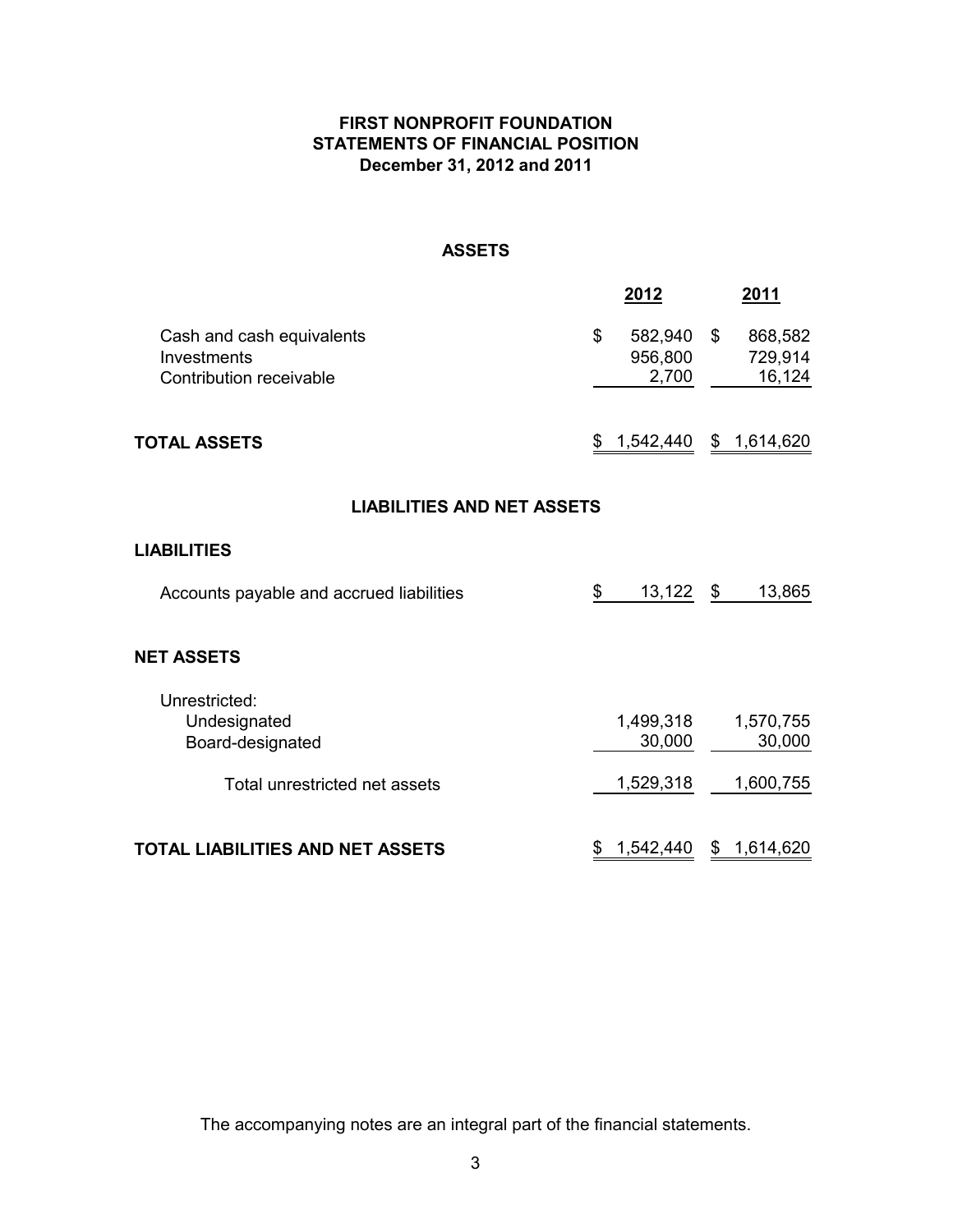## **FIRST NONPROFIT FOUNDATION STATEMENTS OF ACTIVITIES Years Ended December 31, 2012 and 2011**

|                                                   | 2012            | 2011 |            |  |
|---------------------------------------------------|-----------------|------|------------|--|
| <b>REVENUE AND OTHER SUPPORT</b><br>Contributions | \$<br>19,810    | \$   | 22,374     |  |
| <b>EXPENSES</b>                                   |                 |      |            |  |
| Program expenses:                                 |                 |      |            |  |
| Grants made                                       | 67,000          |      | 30,000     |  |
| Conferences and publications                      | 65,367          |      | 41,429     |  |
| Total program expenses                            | 132,367         |      | 71,429     |  |
| Management and general expenses:                  |                 |      |            |  |
| Management fees                                   | 10,000          |      | 10,000     |  |
| Professional fees                                 | 16,828          |      | 16,124     |  |
| Investment advisory fees                          |                 |      | 2,011      |  |
| Other general and administrative                  | 137             |      | 21,222     |  |
| Total management and general expenses             | 26,965          |      | 49,357     |  |
| <b>Total expenses</b>                             | 159,332         |      | 120,786    |  |
| CHANGE IN NET ASSETS BEFORE INVESTMENT            |                 |      |            |  |
| <b>INCOME (LOSS)</b>                              | (139, 522)      |      | (98, 412)  |  |
| <b>INVESTMENT INCOME (LOSS)</b>                   |                 |      |            |  |
| Net realized and unrealized gains (losses)        | 29,119          |      | (185, 201) |  |
| Interest and dividend income                      | 38,966          |      | 46,537     |  |
| Total investment income (loss)                    | 68,085          |      | (138, 664) |  |
| <b>CHANGE IN NET ASSETS</b>                       | (71, 437)       |      | (237, 076) |  |
| NET ASSETS, BEGINNING OF YEAR                     | 1,600,755       |      | 1,837,831  |  |
| <b>NET ASSETS, END OF YEAR</b>                    | \$<br>1,529,318 | \$   | 1,600,755  |  |

The accompanying notes are an integral part of the financial statements.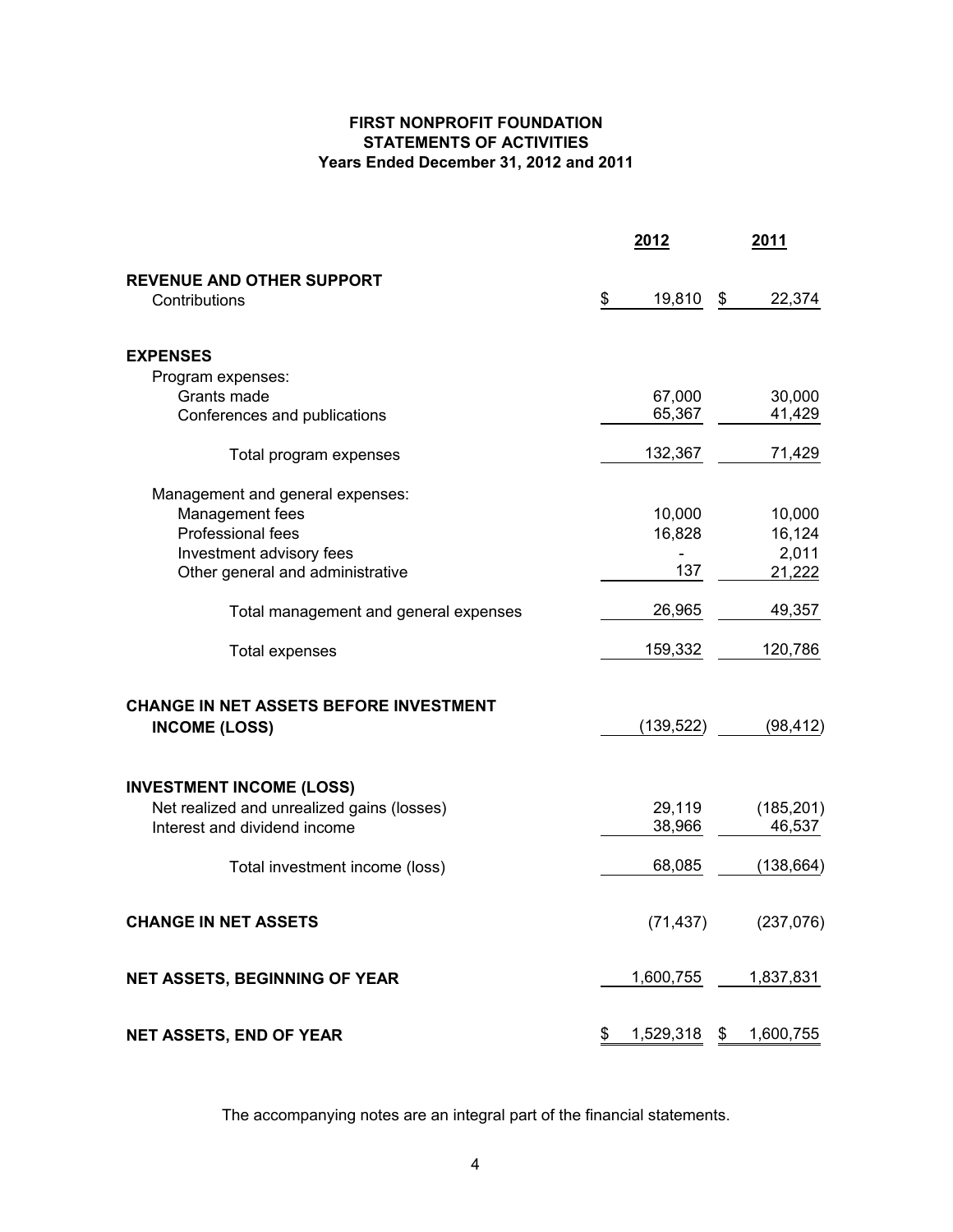# **FIRST NONPROFIT FOUNDATION STATEMENTS OF CASH FLOWS Years Ended December 31, 2012 and 2011**

|                                                                                                                      | 2012                     | 2011                     |
|----------------------------------------------------------------------------------------------------------------------|--------------------------|--------------------------|
| <b>CASH FLOWS FROM OPERATING ACTIVITIES</b>                                                                          |                          |                          |
| Change in net assets<br>Adjustments to reconcile change in net assets to net<br>cash used in operating activities:   | \$<br>$(71, 437)$ \$     | (237,076)                |
| Net realized and unrealized (gains) losses on investments<br>Effects of changes in operating assets and liabilities: | (29, 119)                | 185,201                  |
| Contribution receivable<br>Accounts payable and accrued liabilities                                                  | 13,424<br>(743)          | (7, 764)<br>79           |
| Net cash used in operating activities                                                                                | (87, 875)                | (59, 560)                |
| <b>CASH FLOWS FROM INVESTING ACTIVITIES</b>                                                                          |                          |                          |
| Proceeds from sales of investments<br>Payment for purchases of investments                                           | 1,361,077<br>(1,558,844) | 2,033,777<br>(2,070,881) |
| Net cash used in investing activities                                                                                | (197, 767)               | (37, 104)                |
| NET CHANGE IN CASH AND CASH EQUIVALENTS                                                                              | (285, 642)               | (96, 664)                |
| CASH AND CASH EQUIVALENTS, BEGINNING OF YEAR                                                                         | 868,582                  | 965,246                  |
| CASH AND CASH EQUIVALENTS, END OF YEAR                                                                               | \$<br>582,940            | \$<br>868,582            |

The accompanying notes are an integral part of the financial statements.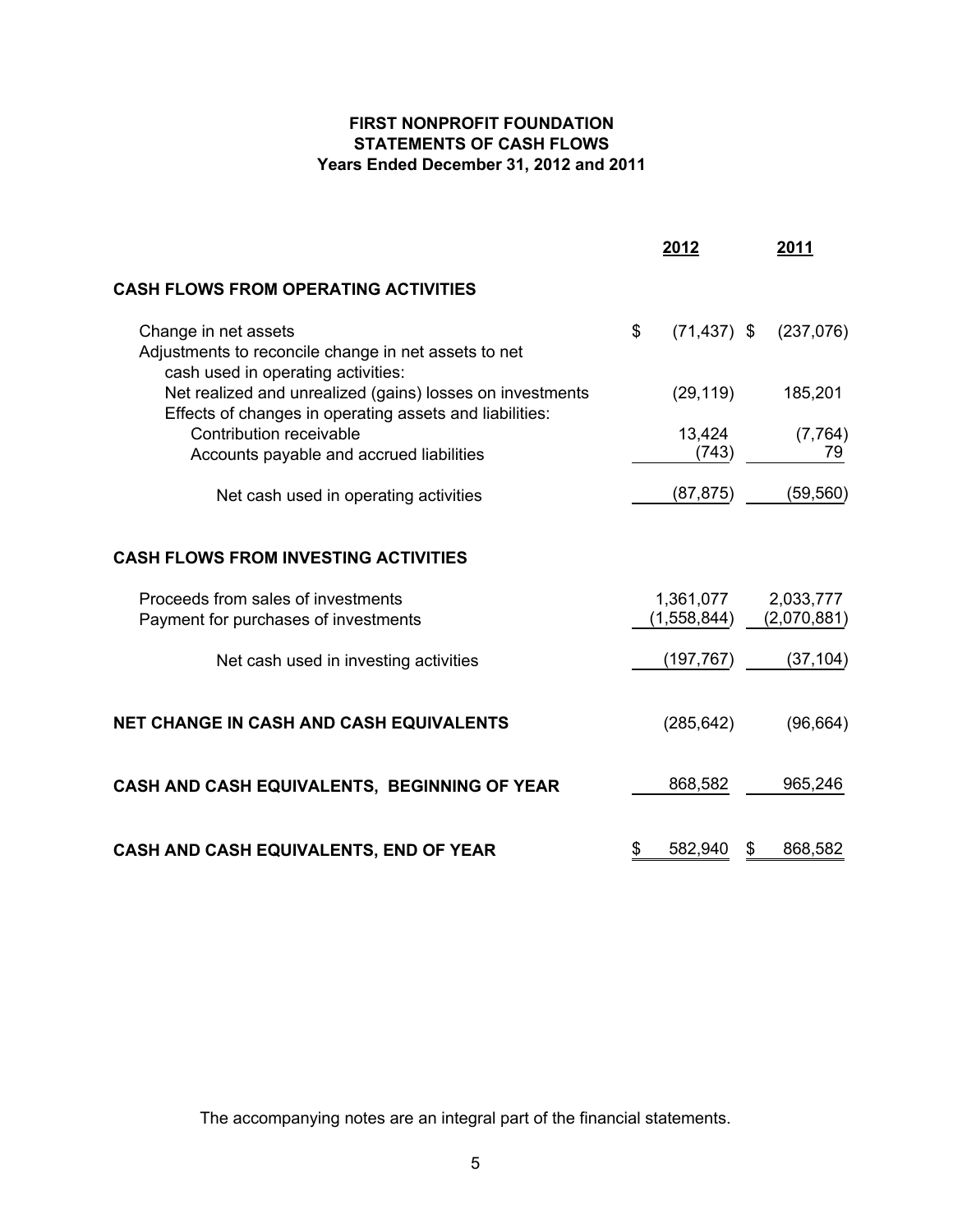# **NOTE 1 - SUMMARY OF SIGNIFICANT ACCOUNTING POLICIES**

First Nonprofit Foundation (the "Foundation") is a not-for-profit corporation that is exempt from federal income taxes under Internal Revenue Code (IRC) Section 501(c)(3). The Foundation is a private foundation as described in Section 509(a). The Foundation qualifies for the charitable contribution deduction under Section 170(b).

The Foundation's primary purpose is to provide grants, educational seminars, training, consulting and publications to further the establishment, development and expansion of nonprofit organizations. The Foundation's fiscal year ends on December 31.

Significant accounting policies followed by the Foundation are presented below.

## **Basis of Accounting**

The Foundation has adopted the generally accepted accounting practice of reporting its income and expenses using the accrual method of accounting and accordingly, reflects all significant receivables, payables and other liabilities.

### **Basis of Presentation**

Financial statement presentation follows the recommendations of the Financial Accounting Standards Board in its Accounting Standards Codification (ASC) No. 958-205, *Not-for-Profit Entities, Presentation of Financial Statements* (ASC No. 958-205)*.* Under ASC No. 958-205, the Foundation is required to report information regarding its financial position and activities according to three classes of net assets: unrestricted net assets, temporarily restricted net assets, and permanently restricted net assets. Presently, the Foundation has no permanently or temporarily restricted net assets.

#### **Cash and Cash Equivalents**

The Foundation invests a portion of its cash balance in money market savings accounts which are considered cash equivalents. A portion of the Foundation's cash and cash equivalents could potentially be subject to credit risk as the deposits are only insured by the Federal Deposit Insurance Corporation (FDIC) and the Securities Investor Protection Corporation (SIPC) up to specified limits.

#### **Investments**

Investments in marketable securities with readily determinable fair values and all investments in debt securities are reported at their fair values in the Statements of Financial Position. Unrealized gains and losses are included in the change in net assets.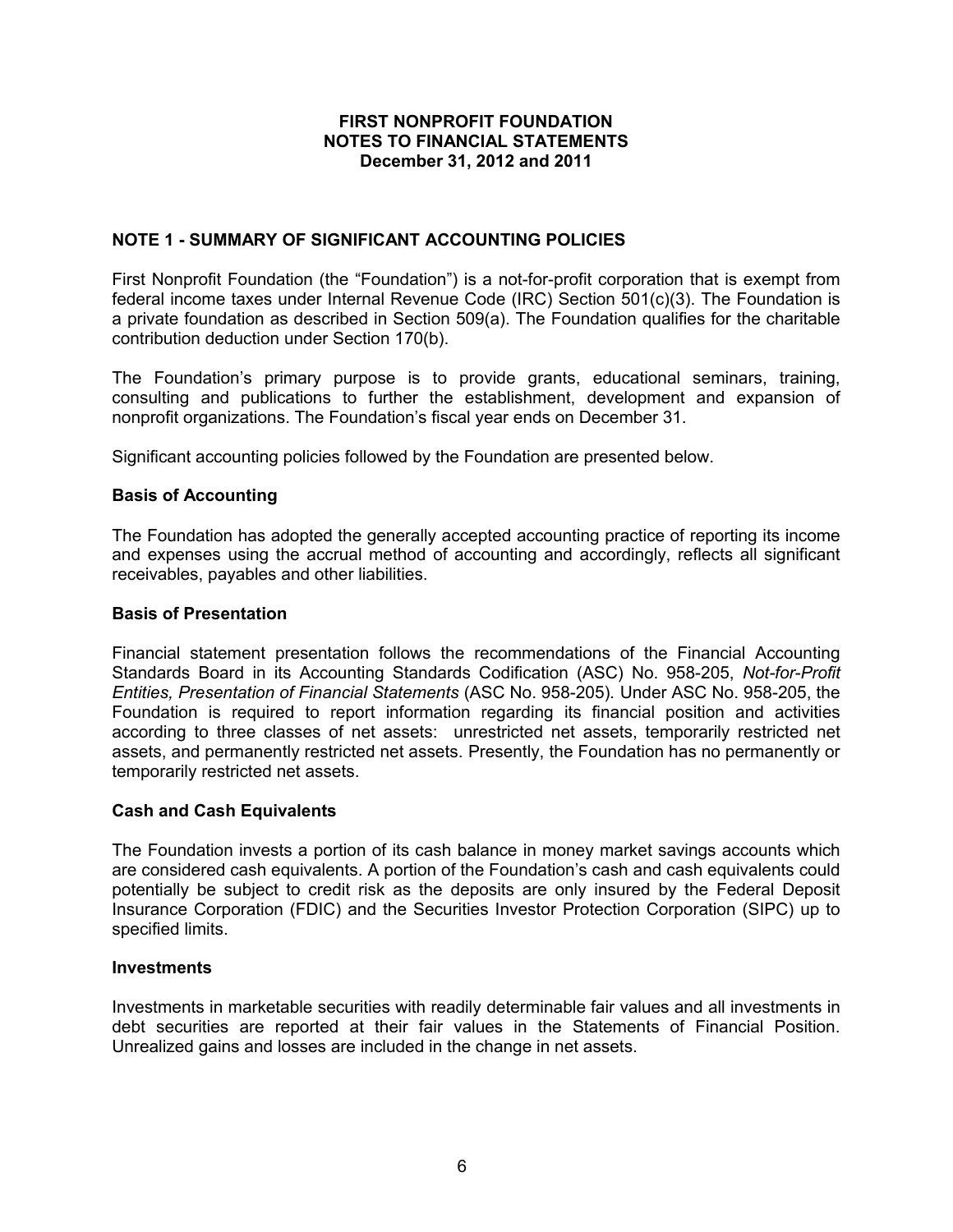# **NOTE 1 - SUMMARY OF SIGNIFICANT ACCOUNTING POLICIES** (continued)

### **Board-Designated Unrestricted Net Assets**

The Foundation has established a board-designated fund to account for a donation received in 2003 in honor of two former members of the First Nonprofit Insurance Company board of directors. The funds are to be used to provide board-approved grant(s) related to the services performed by the former board members during their years of service. Income is allocated to this category as determined by the board. Income results primarily from investment earnings.

### **Use of Estimates in Preparing Financial Statements**

The preparation of financial statements in conformity with generally accepted accounting principles requires management to make estimates and assumptions that affect the reported amounts of assets and liabilities and disclosure of contingent assets and liabilities at the date of the financial statements and the reported amounts of revenues and expenses during the reporting period. Actual results could differ from those estimates.

### **Contributions**

The Foundation records contributions in accordance with ASC No. 958-605, *Not-for-Profit Entities, Revenue Recognition.* The Foundation receives contributions through pledges and cash gifts. Contributions are classified as: unrestricted, temporarily restricted or permanently restricted, based on donor restrictions.

#### **Income Taxes**

The Internal Revenue Service (IRS) has determined that the Foundation is exempt from federal income tax under Section 501(c)(3) of the IRC. The IRC imposes an excise tax of 2% (reduced to 1% if certain requirements are met) on net investment income of private foundations. There was no excise tax expense for the years ended December 31, 2012 and 2011, respectively.

The federal returns of the Foundation for 2009, 2010, and 2011 are subject to examination by the IRS and state taxing authorities, generally for three years after filing.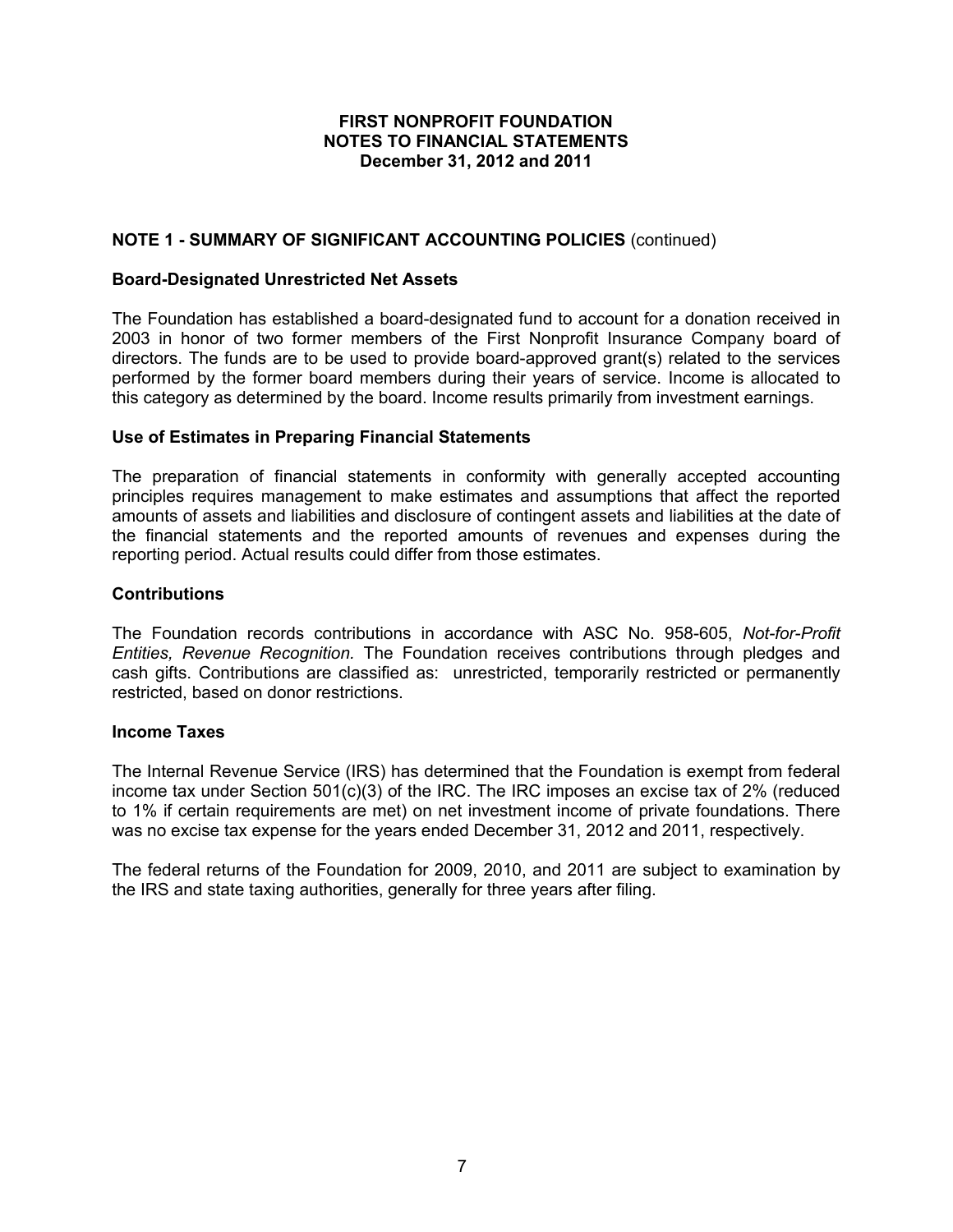## **NOTE 2 - INVESTMENTS**

Investments as of December 31, 2012 and 2011 are summarized as follows:

| December 31, 2012           | <u>Cost</u>    |         |                | <b>Fair Value</b> | <b>Unrealized</b><br><b>Appreciation</b><br>(Depreciation) |           |  |  |
|-----------------------------|----------------|---------|----------------|-------------------|------------------------------------------------------------|-----------|--|--|
| <b>Mutual funds</b>         | \$             | 151,937 | \$             | 151,518           | \$                                                         | (419)     |  |  |
| Equity securities:          |                |         |                |                   |                                                            |           |  |  |
| Basic materials/energy      |                | 12,448  |                | 18,744            |                                                            | 6,296     |  |  |
| Consumer goods              |                | 262,010 |                | 321,443           |                                                            | 59,433    |  |  |
| Financial                   |                | 201,828 |                | 235,463           |                                                            | 33,635    |  |  |
| Real estate                 |                | 111,317 |                | 91,836            |                                                            | (19, 481) |  |  |
| Technology                  |                | 128,769 |                | <u>137,796</u>    |                                                            | 9,027     |  |  |
| <b>Total investments</b>    | \$             | 868,309 | \$             | 956,800           | $\mathcal{P}$                                              | 88,491    |  |  |
| December 31, 2011           |                |         |                |                   |                                                            |           |  |  |
| Corporate debt securities   | $\mathfrak{L}$ | 59,887  | \$             | 52,925            | \$                                                         | (6,962)   |  |  |
| Equity securities:          |                |         |                |                   |                                                            |           |  |  |
| Basic materials/energy      |                | 154,589 |                | 159,255           |                                                            | 4,666     |  |  |
| Consumer goods              |                | 178,033 |                | 208,979           |                                                            | 30,946    |  |  |
| Financial                   |                | 101,163 |                | 101,098           |                                                            | (65)      |  |  |
| <b>Services</b>             |                | 50,967  |                | 59,761            |                                                            | 8,794     |  |  |
| Technology                  |                | 75,902  |                | 79,179            |                                                            | 3,277     |  |  |
| Exchange-traded funds:      |                |         |                |                   |                                                            |           |  |  |
| Commodities/precious metals |                | 76,288  |                | 68,717            |                                                            | (7, 571)  |  |  |
| <b>Total investments</b>    | $\mathfrak{P}$ | 696,829 | $\mathfrak{P}$ | <u>729,914</u>    | \$                                                         | 33,085    |  |  |

## **NOTE 3 - FAIR VALUE**

In determining fair value, the Foundation uses various valuation approaches within the ASC 820-10 fair value measurement framework. Fair value measurements are determined based on the assumptions that market participants would use in pricing an asset or liability.

ASC 820-10 establishes a hierarchy for inputs used in measuring fair value that maximizes the use of observable inputs and minimizes the use of unobservable inputs by requiring that the most observable inputs be used when available. ASC 820-10 defines levels within the hierarchy based on the reliability of inputs as follows: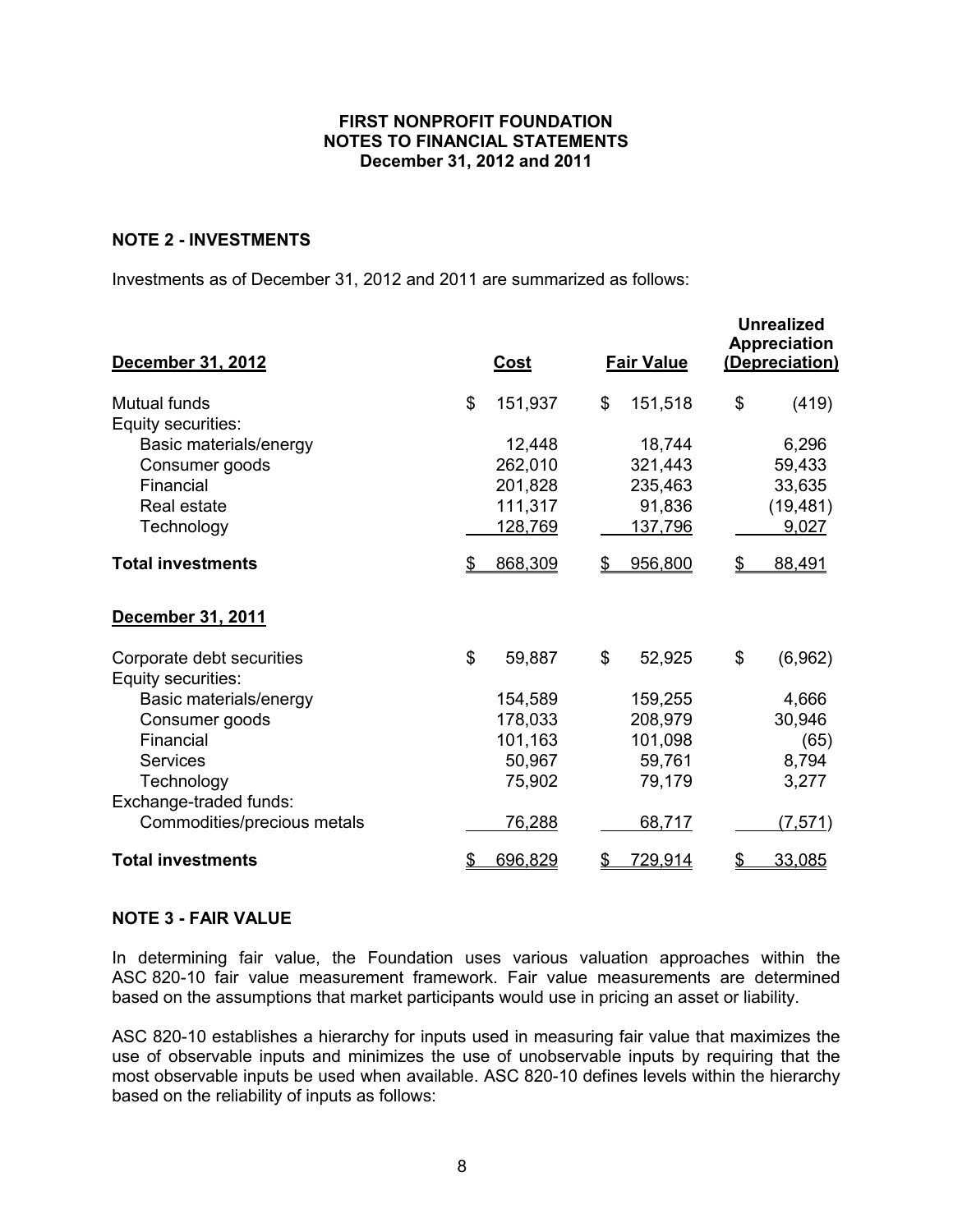# **NOTE 3 - FAIR VALUE** (continued)

- Level 1 Valuations based on unadjusted quoted prices for identical assets or liabilities in active markets;
- Level 2 Valuations based on quoted prices for similar assets or liabilities or identical assets or liabilities in less active markets, such as dealer or broker markets; and
- Level 3 Valuations derived from valuation techniques in which one or more significant inputs or significant value drivers are unobservable, such as pricing models, discounted cash flow models and similar techniques not based on market, exchange, dealer or brokertraded transactions.

Investments listed on a national market or exchange are valued at the last sales price, or if there is no sale and the market is still considered active, at the last transaction price before year-end. Such securities are classified within Level 1 of the valuation hierarchy.

Debt securities are generally valued at the most recent price of the equivalent quoted yield for such securities, or those of comparable maturity, quality and type, but may also be based on identical assets. Debt securities are generally classified within Level 2 of the valuation hierarchy.

The following table presents assets measured at fair value by classification within the fair value hierarchy as of December 31, 2012 and 2011:

|                        |                                                                                                 |                                                                                       | <b>Fair Value Measurements Using:</b>                            |               |
|------------------------|-------------------------------------------------------------------------------------------------|---------------------------------------------------------------------------------------|------------------------------------------------------------------|---------------|
| December 31, 2012      | <b>Quoted Prices</b><br>in Active<br><b>Markets for</b><br><b>Identical Assets</b><br>(Level 1) | <b>Significant</b><br><b>Other</b><br><b>Observable</b><br><b>Inputs</b><br>(Level 2) | <b>Significant</b><br>Unobservable<br><b>Inputs</b><br>(Level 3) | <b>Total</b>  |
| Mutual funds           | \$<br>151,518                                                                                   | \$                                                                                    | \$                                                               | \$<br>151,518 |
| Equity securities:     |                                                                                                 |                                                                                       |                                                                  |               |
| Basic materials/energy | 18,744                                                                                          |                                                                                       |                                                                  | 18,744        |
| Consumer goods         | 321,443                                                                                         |                                                                                       |                                                                  | 321,443       |
| Financial              | 235,463                                                                                         |                                                                                       |                                                                  | 235,463       |
| Real estate            | 91,836                                                                                          |                                                                                       |                                                                  | 91,836        |
| Technology             | 137,796                                                                                         |                                                                                       |                                                                  | 137,796       |
| Total                  | 956,800                                                                                         | \$                                                                                    |                                                                  | 956,800       |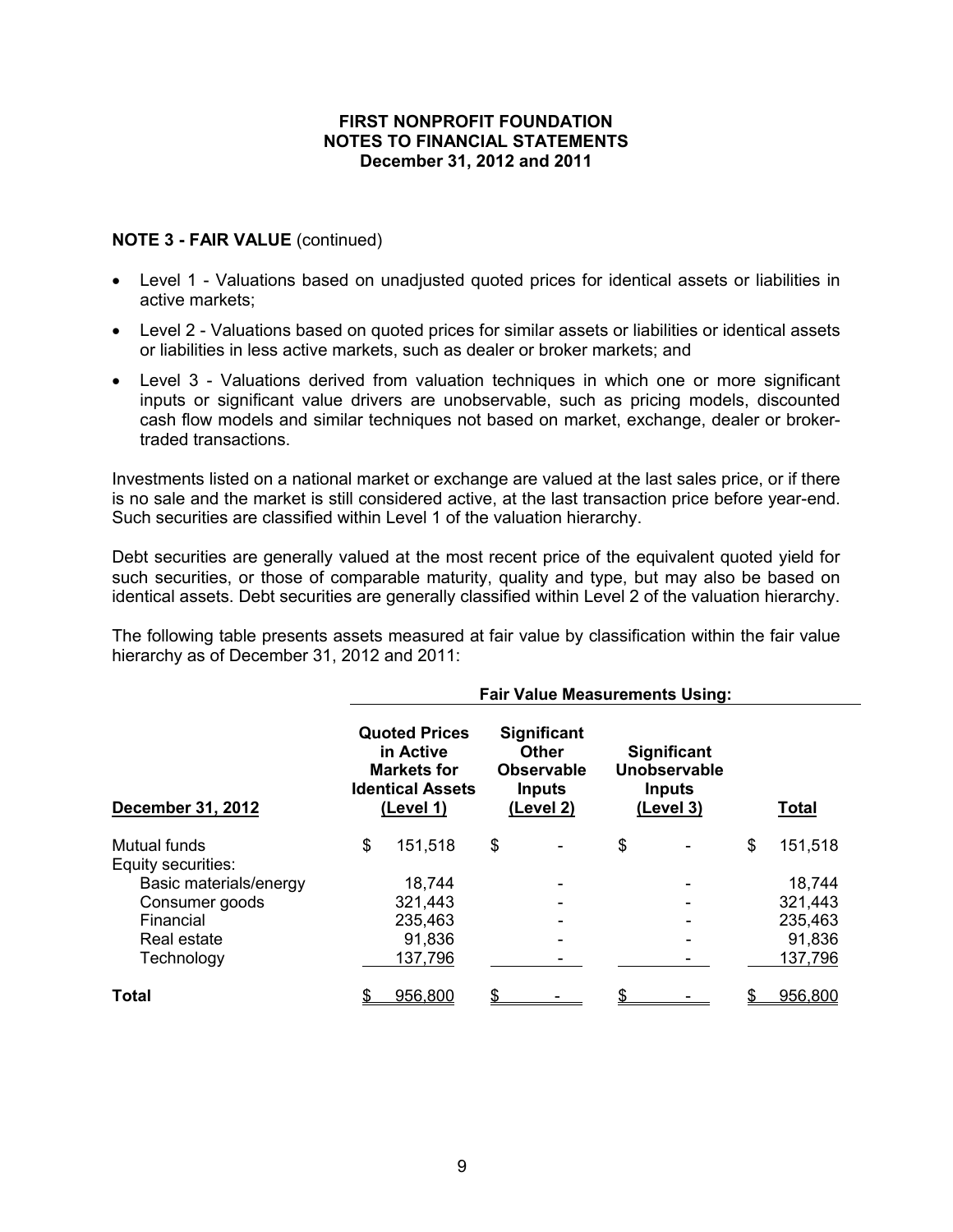## **NOTE 3 - FAIR VALUE** (continued)

|                                                 | <b>Fair Value Measurements Using:</b>                                                           |         |    |                                                                                       |                                                                  |  |    |              |  |  |
|-------------------------------------------------|-------------------------------------------------------------------------------------------------|---------|----|---------------------------------------------------------------------------------------|------------------------------------------------------------------|--|----|--------------|--|--|
| <b>December 31, 2011</b>                        | <b>Quoted Prices</b><br>in Active<br><b>Markets for</b><br><b>Identical Assets</b><br>(Level 1) |         |    | <b>Significant</b><br><b>Other</b><br><b>Observable</b><br><b>Inputs</b><br>(Level 2) | <b>Significant</b><br>Unobservable<br><b>Inputs</b><br>(Level 3) |  |    | <b>Total</b> |  |  |
| Corporate debt securities<br>Equity securities: | \$                                                                                              |         | \$ | 52,925                                                                                | \$                                                               |  | \$ | 52,925       |  |  |
| Basic materials/energy                          |                                                                                                 | 159,255 |    |                                                                                       |                                                                  |  |    | 159,255      |  |  |
| Consumer goods                                  |                                                                                                 | 208,979 |    |                                                                                       |                                                                  |  |    | 208,979      |  |  |
| Financial                                       |                                                                                                 | 101,098 |    |                                                                                       |                                                                  |  |    | 101,098      |  |  |
| Services                                        |                                                                                                 | 59,761  |    |                                                                                       |                                                                  |  |    | 59,761       |  |  |
| Technology                                      |                                                                                                 | 79,179  |    |                                                                                       |                                                                  |  |    | 79,179       |  |  |
| Exchange-traded funds:<br>Commodities/precious  |                                                                                                 |         |    |                                                                                       |                                                                  |  |    |              |  |  |
| metals                                          |                                                                                                 | 68,717  |    |                                                                                       |                                                                  |  |    | 68,717       |  |  |
| Total                                           |                                                                                                 | 676,989 |    | 52,925                                                                                |                                                                  |  |    | 729,914      |  |  |

## **NOTE 4 - RELATED PARTY TRANSACTIONS**

The Foundation has a management service agreement with an entity, related by common management, to provide management, general and administration services. The agreement may be cancelled by either party at the end of any calendar year upon 90 days prior written notice. The Foundation incurred \$10,000 in management fees for each of the years ended December 31, 2012 and 2011, related to this agreement. Accounts payable at December 31, 2012 includes \$1,384 of reimbursable expenses paid by this entity on behalf of the Foundation.

The Foundation received a pledge contribution for \$16,239 and \$16,124 from this affiliated entity for the years ended December 31, 2012 and 2011, respectively. The contribution receivable balance was \$2,700 and \$16,124 at December 31, 2012 and 2011, respectively.